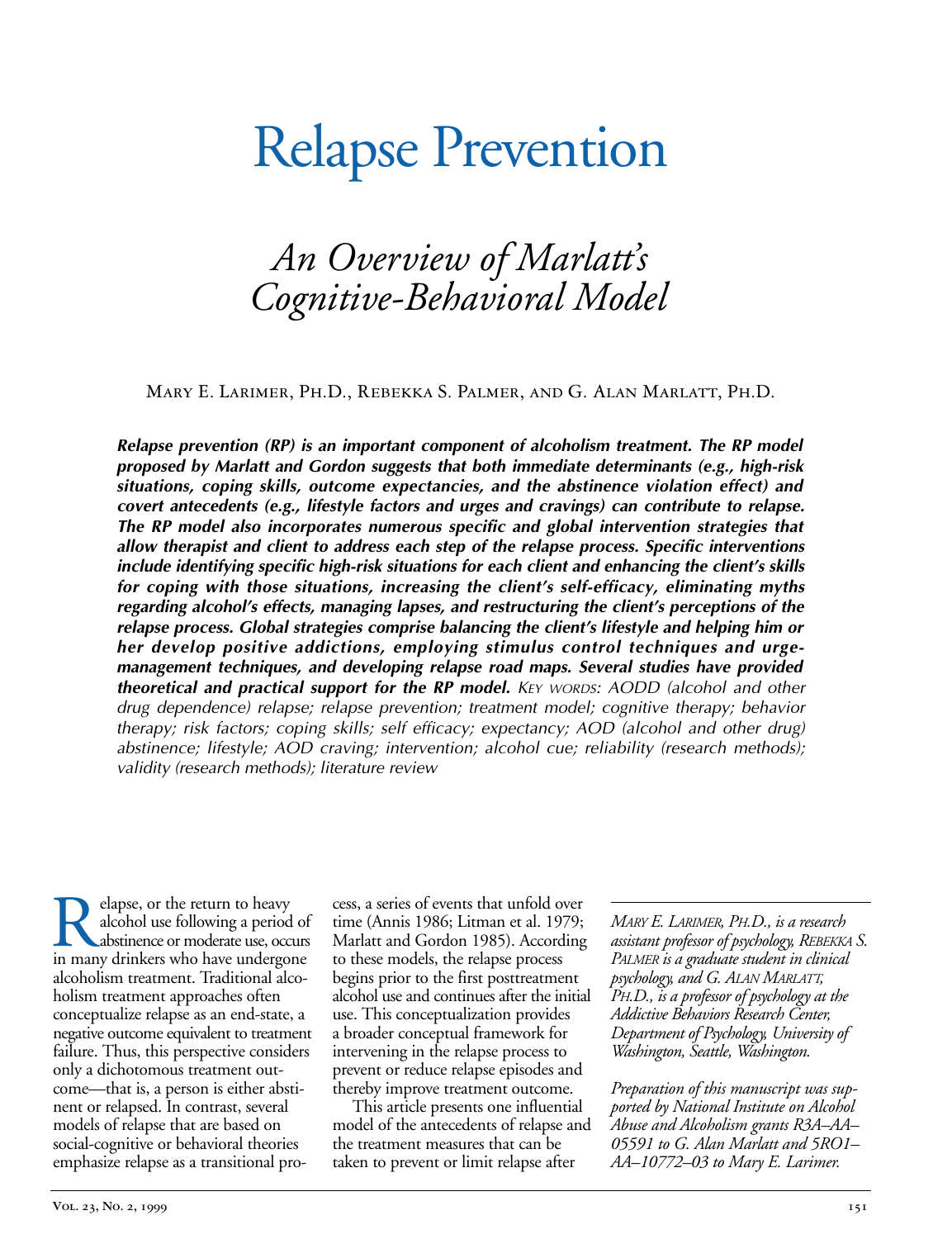treatment completion. This relapse prevention (RP) model, which was developed by Marlatt and Gordon (1985) and which has been widely used in recent years, has been the focus of considerable research. This article reviews various immediate and covert triggers of relapse proposed by the RP model, as well as numerous specific and general intervention strategies that may help patients avoid and cope with relapse-inducing situations. The article also presents studies that have provided support for the validity of the RP model.

#### **OVERVIEW OF THE RP MODEL**

Marlatt and Gordon's (1985) RP model is based on social-cognitive psychology and incorporates both a conceptual model of relapse and a set of cognitive and behavioral strategies to prevent or limit relapse episodes (for a detailed

description of the development, theoretical underpinnings, and treatment components of the RP model, see Dimeff and Marlatt 1998; Marlatt 1996; Marlatt and Gordon 1985). A central aspect of the model is the detailed classification (i.e., taxonomy) of factors or situations that can precipitate or contribute to relapse episodes. In general, the RP model posits that those factors fall into two categories: immediate determinants (e.g., high-risk situations, a person's coping skills, outcome expectancies, and the abstinence violation effect) and covert antecedents (e.g., lifestyle imbalances and urges and cravings).

Treatment approaches based on the RP model begin with an assessment of the environmental and emotional characteristics of situations that are potentially associated with relapse (i.e., high-risk situations). After identifying those characteristics, the therapist works forward by analyzing the individual drinker's response to these situations, as well as backward to examine the lifestyle factors that increase the drinker's exposure to high-risk situations. Based on this careful examination of the relapse process, the therapist then devises strategies to target weaknesses in the client's cognitive and behavioral repertoire and thereby reduce the risk of relapse.

## *Immediate Determinants of Relapse*

*High-Risk Situations.* A central concept of the RP model postulates that high-risk situations frequently serve as the immediate precipitators of initial alcohol use after abstinence (see figure 1). According to the model, a person who has initiated a behavior change, such as alcohol abstinence, should begin experiencing increased self-efficacy or mastery over his or her behavior, which should grow as he or she continues to

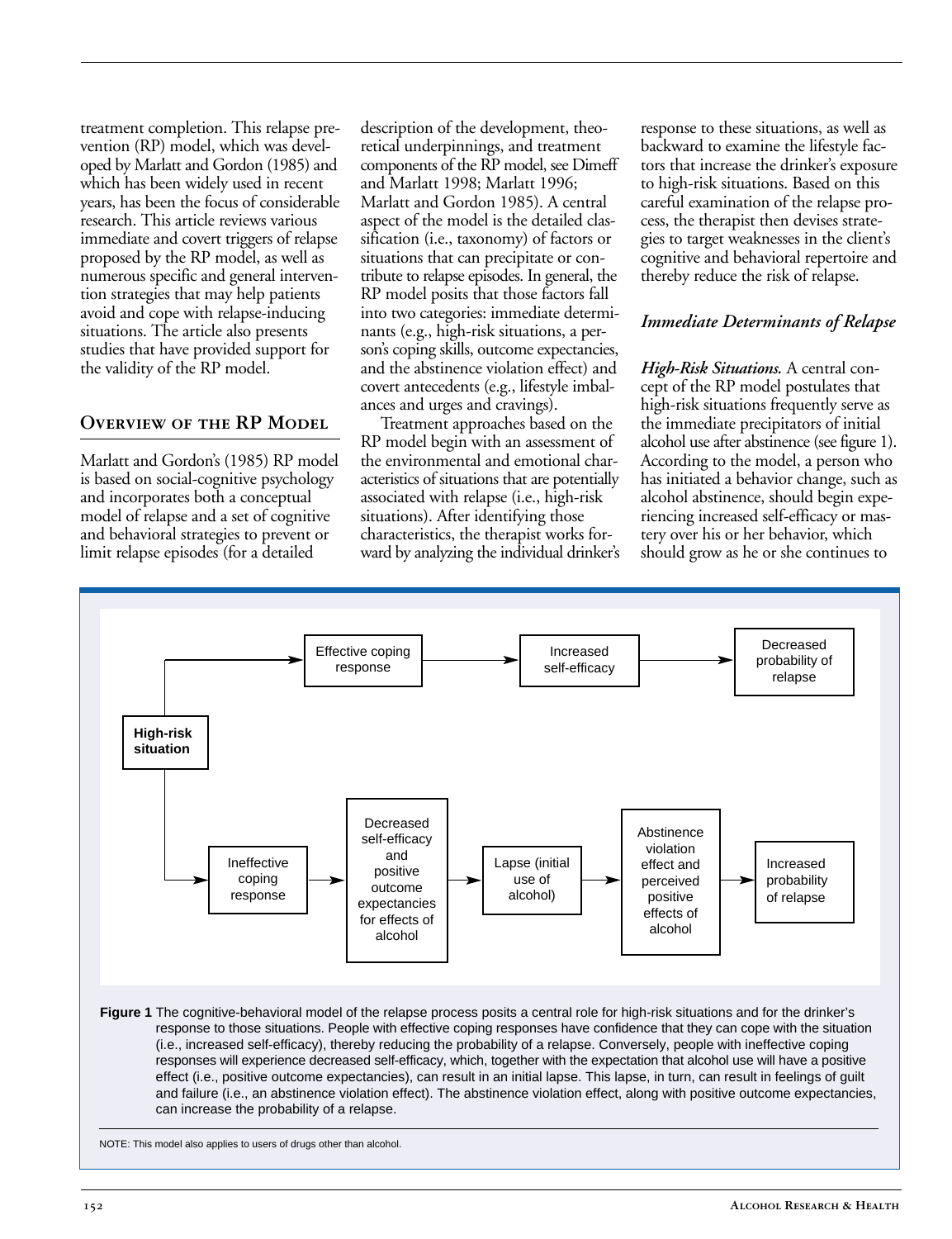maintain the change. Certain situations or events, however, can pose a threat to the person's sense of control and, consequently, precipitate a relapse crisis. Based on research on precipitants of relapse in alcoholics who had received inpatient treatment, Marlatt (1996) categorized the emotional, environmental, and interpersonal characteristics of relapse-inducing situations described by study participants. According to this taxonomy, several types of situations can play a role in relapse episodes, as follows:

- Negative emotional states, such as anger, anxiety, depression, frustration, and boredom, which are also referred to as intrapersonal high-risk situations, are associated with the highest rate of relapse (Marlatt and Gordon 1985). These emotional states may be caused by primarily intrapersonal perceptions of certain situations (e.g., feeling bored or lonely after coming home from work to an empty house) or by reactions to environmental events (e.g., feeling angry about an impending layoff at work).
- Situations that involve another person or a group of people (i.e., interpersonal high-risk situations), particularly interpersonal conflict (e.g., an argument with a family member), also result in negative emotions and can precipitate relapse. In fact, intrapersonal negative emotional states and interpersonal conflict situations served as triggers for more than one-half of all relapse episodes in Marlatt's (1996) analysis.
- Social pressure, including both direct verbal or nonverbal persuasion and indirect pressure (e.g., being around other people who are drinking), contributed to more than 20 percent of relapse episodes in Marlatt's (1996) study.
- Positive emotional states (e.g., celebrations), exposure to alcoholrelated stimuli or cues (e.g., seeing an advertisement for an alcoholic beverage or passing by one's favorite bar), testing one's personal control

(i.e., using "willpower" to limit consumption), and nonspecific cravings also were identified as high-risk situations that could precipitate relapse.

*Coping.* Although the RP model considers the high-risk situation the immediate relapse trigger, it is actually the person's *response* to the situation that determines whether he or she will experience a lapse (i.e., begin using alcohol). A person's coping behavior in a high-risk situation is a particularly critical determinant of the likely outcome. Thus, a person who can execute effective coping strategies (e.g., a behavioral strategy, such as leaving the situation, or a cognitive strategy, such as positive self-talk) is less likely to relapse compared with a person lacking those skills. Moreover, people who have coped successfully with high-risk situations are assumed to experience a heightened sense of self-efficacy (i.e., a personal perception of mastery over the specific risky situation) (Bandura 1977; Marlatt et al. 1995, 1999; Marlatt and Gordon 1985). Conversely, people with low self-efficacy perceive themselves as lacking the motivation or ability to resist drinking in high-risk situations.

*Outcome Expectancies.* Research among college students has shown that those who drink the most tend to have higher expectations regarding the positive effects of alcohol (i.e., outcome expectancies) and may anticipate only the immediate positive effects while ignoring or discounting the potential negative consequences of excessive drinking (Carey 1995). Such positive outcome expectancies may become particularly salient in high-risk situations, when the person expects alcohol use to help him or her cope with negative emotions or conflict (i.e., when drinking serves as "self-medication"). In these situations, the drinker focuses primarily on the anticipation of immediate gratification, such as stress reduction, neglecting possible delayed negative consequences.

*The Abstinence Violation Effect.* A critical difference exists between the first violation of the abstinence goal (i.e.,

an initial lapse) and a return to uncontrolled drinking or abandonment of the abstinence goal (i.e., a full-blown relapse). Although research with various addictive behaviors has indicated that a lapse greatly increases the risk of eventual relapse, the progression from lapse to relapse is not inevitable.

Marlatt and Gordon (1980, 1985) have described a type of reaction by the drinker to a lapse called the abstinence violation effect, which may influence whether a lapse leads to relapse. This reaction focuses on the drinker's emotional response to an initial lapse and on the causes to which he or she attributes the lapse. People who attribute the lapse to their own personal failure are likely to experience guilt and negative emotions that can, in turn, lead to increased drinking as a further attempt to avoid or escape the feelings of guilt or failure. Furthermore, people who attribute the lapse to stable, global, internal factors beyond their control (e.g., "I have no willpower and will never be able to stop drinking") are more likely to abandon the abstinence attempt (and experience a full-blown relapse) than are people who attribute the lapse to their inability to cope effectively with a specific highrisk situation. In contrast to the former group of people, the latter group realizes that one needs to "learn from one's mistakes" and, thus, they may develop more effective ways to cope with similar trigger situations in the future.

#### *Covert Antecedents of High-Risk Situations*

Although high-risk situations can be conceptualized as the immediate determinants of relapse episodes, a number of less obvious factors also influence the relapse process. These covert antecedents include lifestyle factors, such as overall stress level, as well as cognitive factors that may serve to "set up" a relapse, such as rationalization, denial, and a desire for immediate gratification (i.e., urges and cravings) (see figure 2). These factors can increase a person's vulnerability to relapse both by increasing his or her exposure to high-risk situations and by decreasing motivation to resist drinking in high-risk situations.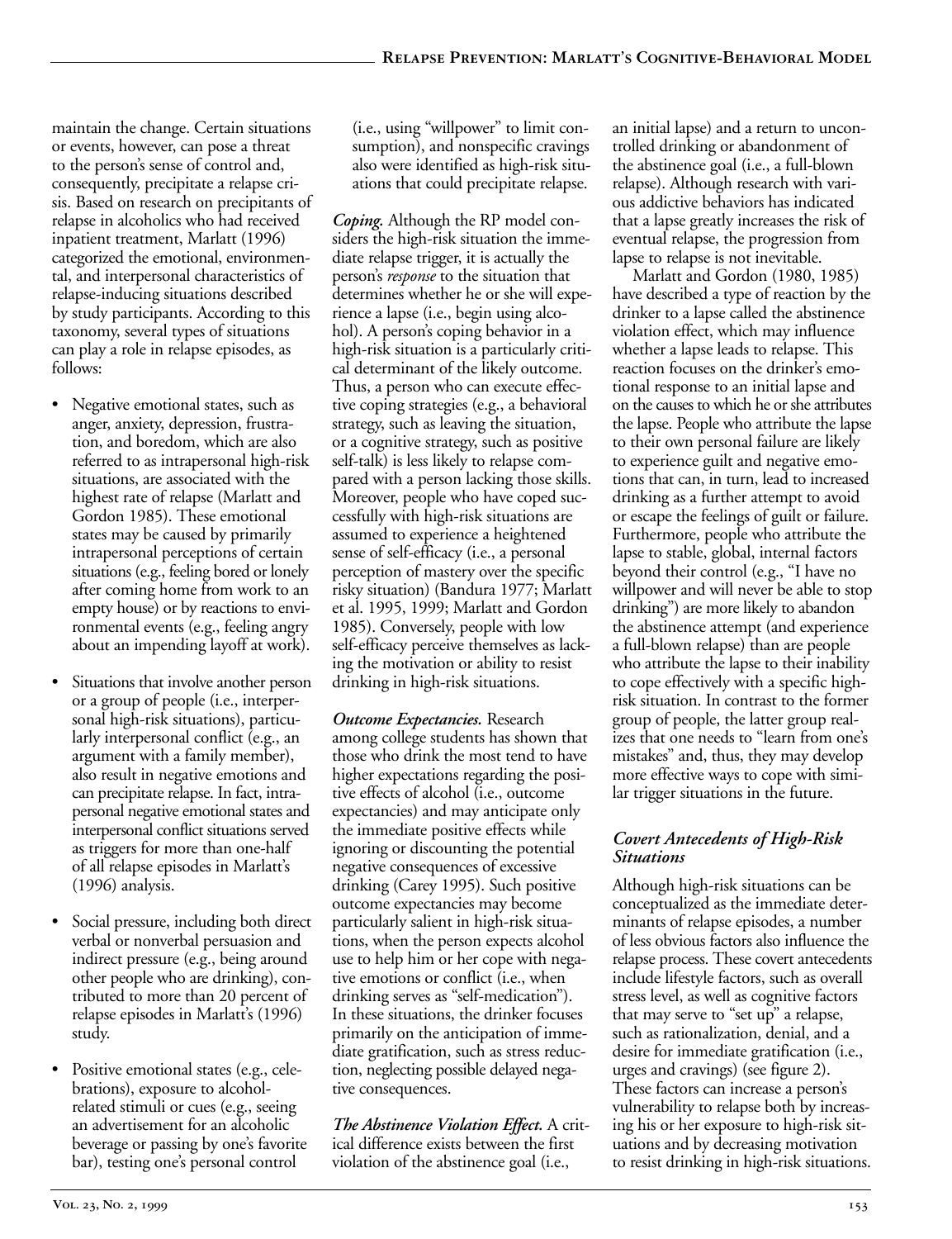In many cases, initial lapses occur in high-risk situations that are completely unexpected and for which the drinker is often unprepared. In relapse "set ups," however, it may be possible to identify a series of covert decisions or choices, each of them seemingly inconsequential, which in combination set the person

up for situations with overwhelmingly high risk. These choices have been termed "apparently irrelevant decisions" (AIDs), because they may not be overtly recognized as related to relapse but nevertheless help move the person closer to the brink of relapse. One example of such an AID is the decision by an abstinent drinker to purchase a bottle of liquor "just in case guests stop by." Marlatt and Gordon (1985) have hypothesized that such decisions may enable a person to experience the immediate positive effects of drinking while disavowing personal responsibility for the lapse episode ("How could



**Figure 2** Covert antecedents and immediate determinants of relapse and intervention strategies for identifying and preventing or avoiding those determinants. Lifestyle balance is an important aspect of preventing relapse. If stressors are not balanced by sufficient stress management strategies, the client is more likely to use alcohol in an attempt to gain some relief or escape from stress. This reaction typically leads to a desire for indulgence that often develops into cravings and urges. Two cognitive mechanisms that contribute to the covert planning of a relapse episode—rationalization and denial—as well as apparently irrelevant decisions (AIDs) can help precipitate high-risk situations, which are the central determinants of a relapse. People who lack adequate coping skills for handling these situations experience reduced confidence in their ability to cope (i.e., decreased self-efficacy). Moreover, these people often have positive expectations regarding the effects of alcohol (i.e., outcome expectancies). These factors can lead to initial alcohol use (i.e., a lapse), which can induce an abstinence violation effect that, in turn, influences the risk of progressing to a full relapse. Self-monitoring, behavior assessment, analyses of relapse fantasies, and descriptions of past relapses can help identify a person's high-risk situations. Specific intervention strategies (e.g., skills training, relapse rehearsal, education, and cognitive restructuring) and general strategies (e.g., relaxation training, stress management, efficacy-enhancing imagery, contracts to limit the extent of alcohol use, and reminder cards) can help reduce the impact of relapse determinants. Shaded boxes indicate steps in the relapse process and intervention measures that are specific to each client and his or her ability to cope with alcohol-related situations. White boxes indicate steps in the relapse process and intervention strategies that are related to the client's general lifestyle and coping skills. High-risk situations are related to both the client's general and specific coping abilities.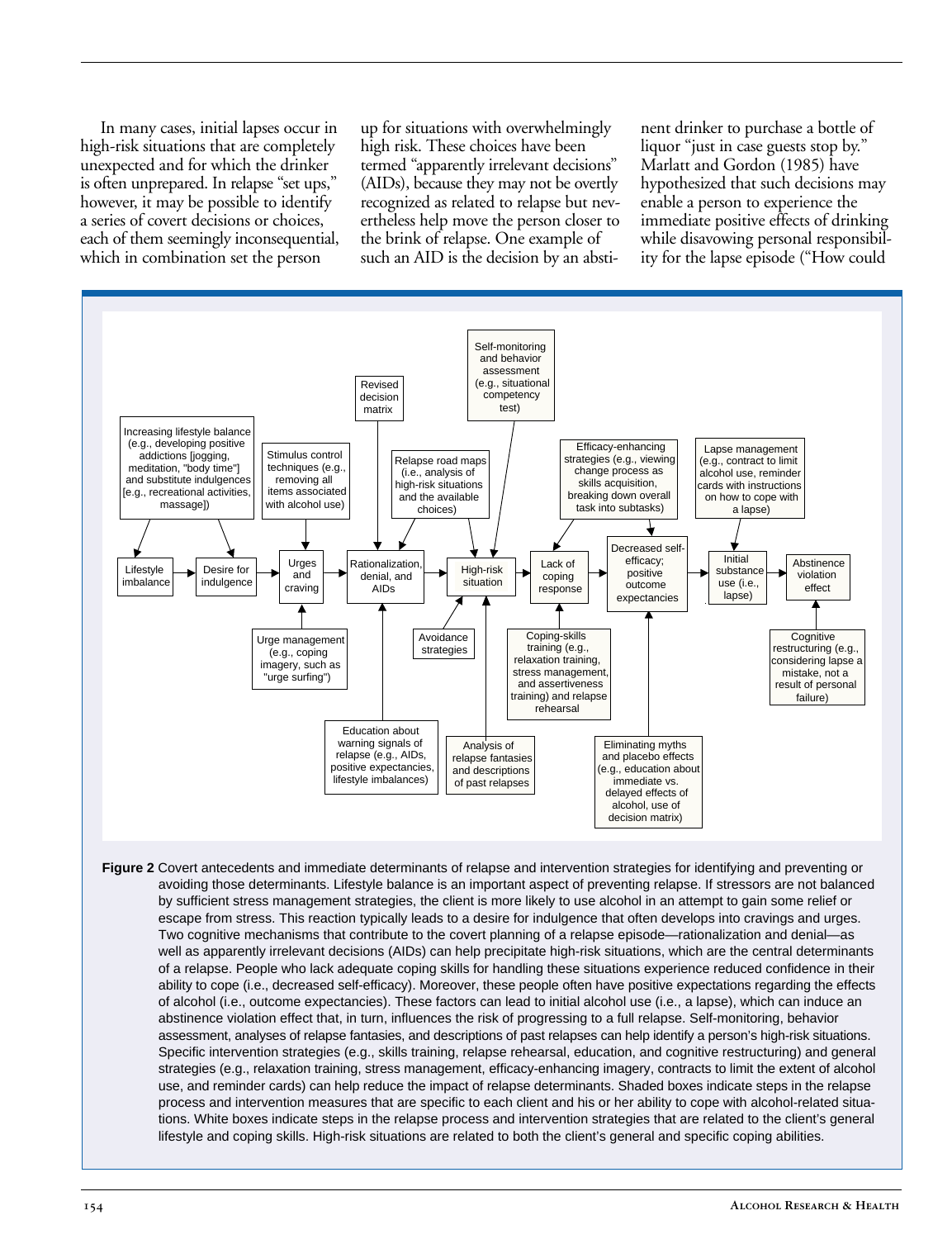anyone expect me not to drink when there's a bottle of liquor in the house?").

*Lifestyle Factors.* Marlatt and Gordon (1985) have proposed that the covert antecedent most strongly related to relapse risk involves the degree of balance in the person's life between perceived external demands (i.e., "shoulds") and internally fulfilling or enjoyable activities (i.e., "wants"). A person whose life is full of demands may experience a constant sense of stress, which not only can generate negative emotional states, thereby creating high-risk situations, but also enhances the person's desire for pleasure and his or her rationalization that indulgence is justified ("I owe myself a drink"). In the absence of other nondrinking pleasurable activities, the person may view drinking as the only means of obtaining pleasure or escaping pain.

*Urges and Cravings.* The desire for immediate gratification can take many forms, and some people may experience it as a craving or urge to use alcohol. Although many researchers and clinicians consider urges and cravings primarily physiological states, the RP model proposes that both urges and cravings are precipitated by psychological or environmental stimuli. Ongoing cravings, in turn, may erode the client's commitment to maintaining abstinence as his or her desire for immediate gratification increases. This process may lead to a relapse setup or increase the client's vulnerability to unanticipated high-risk situations.

Although they are often used interchangeably, the terms "urges" and "cravings" can be associated with distinct meanings. Thus, Marlatt and Gordon (1985) have defined an urge as a relatively sudden impulse to engage in an act such as alcohol consumption, whereas craving is defined as the subjective desire to experience the effects or consequences of such an act. Nevertheless, the same processes may mediate both urges and cravings. Two such processes have been proposed:  $(1)$  conditioning<sup>1</sup> elicited by stimuli associated with past gratification and (2) cognitive processes associated with anticipated gratification (i.e., the expectancies for the immediate pleasurable effects of alcohol).

## **RP Intervention Strategies**

The RP model includes a variety of cognitive and behavioral approaches designed to target each step in the relapse process (see figure 2). These approaches include specific intervention strategies that focus on the immediate determinants of relapse as well as global self-management strategies that focus on the covert antecedents of relapse. Both the specific and global strategies fall into three main categories: skills training, cognitive restructuring, and lifestyle balancing.

#### *Specific Intervention Strategies*

The goal of the specific intervention strategies—identifying and coping with high-risk situations, enhancing selfefficacy, eliminating myths and placebo effects, lapse management, and cognitive restructuring—is to teach clients to anticipate the possibility of relapse and to recognize and cope with high-risk situations. These strategies also focus on enhancing the client's awareness of cognitive, emotional, and behavioral reactions in order to prevent a lapse from escalating into a relapse. The first step in this process is to teach clients the RP model and to give them a "big picture" view of the relapse process. For example, the therapist can use the metaphor of behavior change as a journey that includes both easy and difficult stretches of highway and for which various "road signs" (e.g., "warning signals") are available to provide guidance. According to this metaphor, learning to anticipate and plan for high-risk situations during recovery from alcoholism is equivalent to having a good road map, a well-equipped tool box, a full tank of gas, and a spare tire in good condition for the journey.

#### *Identifying and Coping With High-*

*Risk Situations.* To anticipate and plan accordingly for high-risk situations, the person first must identify the situations in which he or she may experience difficulty coping and/or an increased desire to drink. These situations can be identified using a variety of assessment strategies. For example, the therapist can interview the client about past lapses or

relapse episodes and relapse dreams or fantasies in order to identify situations in which the client has or might have difficulty coping. Several self-report questionnaires also can help assess the situations in which clients have been prone to drinking heavily in the past as well as the clients' self-efficacy for resisting future drinking in these situations (Annis and Davis 1988; Annis 1982*a*). Furthermore, clients who have not yet initiated abstinence are encouraged to self-monitor their drinking behavior—for example, by maintaining an ongoing record of the situations, emotions, and interpersonal factors associated with drinking or urges to drink. Such a record allows clients to become more aware of the immediate precipitants of drinking. Even in clients who have already become abstinent, self-monitoring can still be used to assess situations in which urges are more prevalent.

Once a person's high-risk situations have been identified, two types of intervention strategies can be used to lessen the risks posed by those situations. The first strategy involves teaching the client to recognize the warning signals associated with imminent danger—that is, the cues indicating that the client is about to enter a high-risk situation. Such warning signals to be recognized may include, for example, AIDs, stress and lack of lifestyle balance, and strong positive expectances about drinking. As a result of identifying those warning signals, the client may be able to take some evasive action (e.g., escape from the situation) or possibly avoid the high-risk situation entirely.

The second strategy, which is possibly the most important aspect of RP, involves evaluating the client's existing motivation and ability to cope with specific high-risk situations and then helping the client learn more effective coping skills. Relevant coping skills can be behavioral or cognitive in nature and can include both strategies to cope

<sup>1</sup> Classical or Pavlovian conditioning occurs when an originally neutral stimulus (e.g., the sight of a beer bottle) is repeatedly paired with a stimulus (e.g., alcohol consumption) that induces a certain physiological response. After the two stimuli have been paired repeatedly, the neutral stimulus becomes a conditioned stimulus that elicits the same physiological response.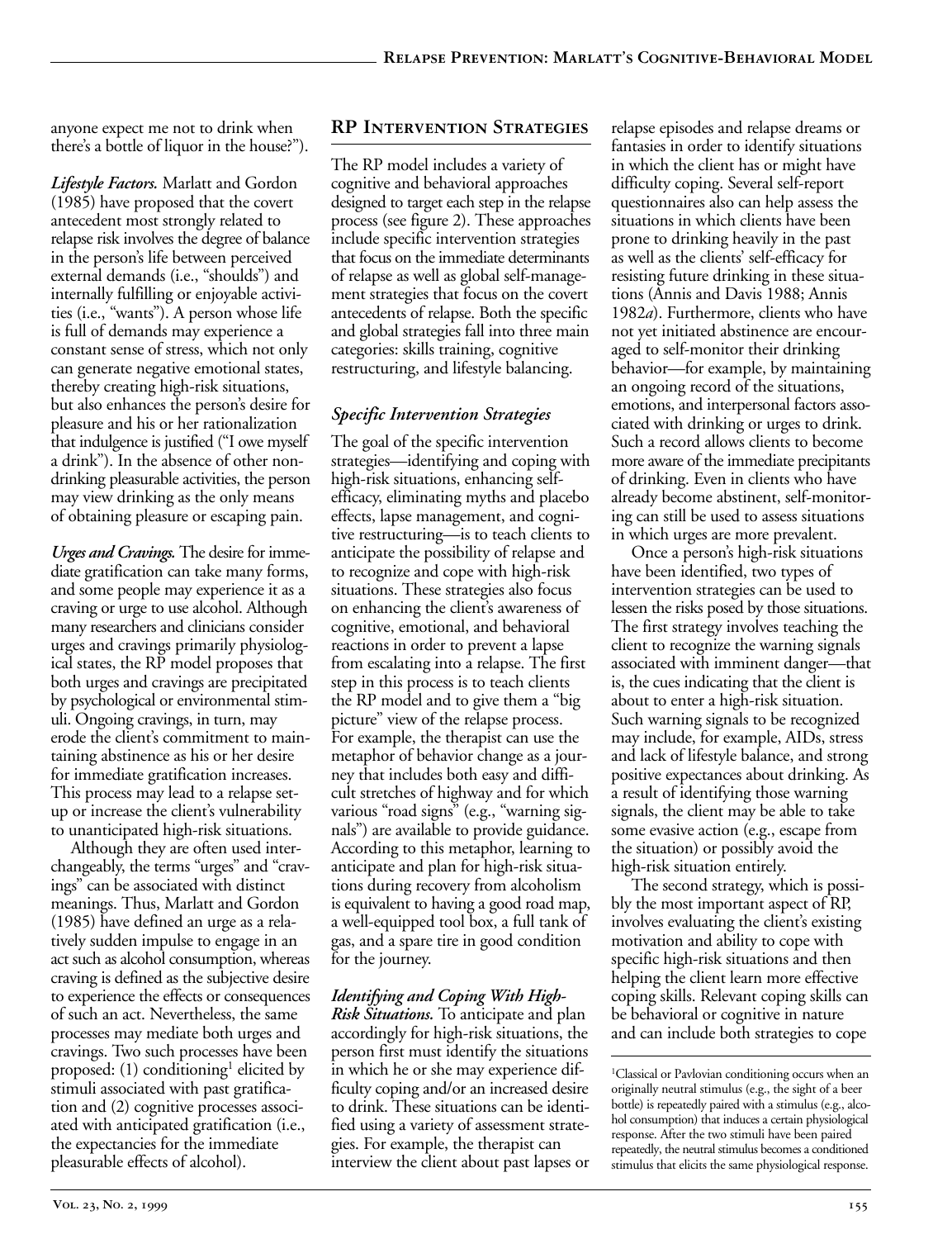with specific high-risk situations (e.g., refusing drinks in social situations and assertive communication skills) and general strategies that can improve coping with various situations (e.g., meditation, anger management, and positive self-talk).

Assessing a client's existing coping skills can be a challenging task. Questionnaires such as the situational confidence test (Annis 1982*b*) can assess the amount of self-efficacy a person has in coping with drinking-risk situations. Those measures do not necessarily indicate, however, whether a client is actually able or willing to use his or her coping skills in a high-risk situation. To increase the likelihood that a client can and will utilize his or her skills when the need arises, the therapist can use approaches such as role plays and the development and modeling of specific coping plans for managing potential high-risk situations.

*Enhancing Self-Efficacy.* Another approach to preventing relapse and promoting behavioral change is the use of efficacy-enhancement procedures that is, strategies designed to increase a client's sense of mastery and of being able to handle difficult situations without lapsing. One of the most important efficacy-enhancing strategies employed in RP is the emphasis on collaboration between the client and therapist instead of a more typical "top down" doctorpatient relationship. In the RP model, the client is encouraged to adopt the role of colleague and to become an objective observer of his or her own behavior. In developing a sense of objectivity, the client is better able to view his or her alcohol use as an addictive behavior and may be more able to accept greater responsibility both for the drinking behavior and for the effort to change that behavior. Clients are taught that changing a habit is a process of skill acquisition rather than a test of one's willpower. As the client gains new skills and feels successful in implementing them, he or she can view the process of change as similar to other situations that require the acquisition of a new skill.

Another efficacy-enhancing strategy involves breaking down the overall task of behavior change into smaller, more

manageable subtasks that can be addressed one at a time (Bandura 1977). Thus, instead of focusing on a distant end goal (e.g., maintaining lifelong abstinence), the client is encouraged to set smaller, more manageable goals, such as coping with an upcoming highrisk situation or making it through the day without a lapse. Because an increase in self-efficacy is closely tied to achieving preset goals, successful mastery of these individual smaller tasks is the best strategy to enhance feelings of self-mastery.

Therapists also can enhance selfefficacy by providing clients with feedback concerning their performance on other new tasks, even those that appear unrelated to alcohol use. In general, success in accomplishing even simple tasks (e.g., showing up for appointments on time) can greatly enhance a client's feelings of self-efficacy. This success can then motivate the client's effort to change his or her pattern of alcohol use and increase the client's confidence that he or she will be able to successfully master the skills needed to change.

*Eliminating Myths and Placebo Effects.* Counteracting the drinker's misperceptions about alcohol's effects is an important part of relapse prevention. To accomplish this goal, the therapist first elicits the client's positive expectations about alcohol's effects using either standardized questionnaires or clinical interviews. Positive expectancies regarding alcohol's effects often are based on myths or placebo effects of alcohol (i.e., effects that occur because the drinker expects them to, not because alcohol causes the appropriate physiological changes). In particular, considerable research has demonstrated that alcohol's perceived positive effects on social behavior are often mediated by placebo effects, resulting from both expectations (i.e., "set") and the environment (i.e., "setting") in which drinking takes place (Marlatt and Rohsenow 1981). Subsequently, the therapist can address each expectancy, using cognitive restructuring (which is discussed later in this section) and education about research findings. The therapist also can use examples from the client's own experience to dispel myths and encourage the

client to consider both the immediate and the delayed consequences of drinking.

Even when alcohol's perceived positive effects are based on actual drug effects, often only the immediate effects are positive (e.g., euphoria), whereas the delayed effects are negative (e.g., sleepiness), particularly at higher alcohol doses. Asking clients questions designed to assess expectancies for both immediate and delayed consequences of drinking versus not drinking (i.e., using a decision matrix) (see table, p. 157) often can be useful in both eliciting and modifying expectancies. With such a matrix, the client can juxtapose his or her own list of the delayed negative consequences with the expected positive effects.

*Lapse Management.* Despite precautions and preparations, many clients committed to abstinence will experience a lapse after initiating abstinence. Lapse-management strategies focus on halting the lapse and combating the abstinence violation effect to prevent an uncontrolled relapse episode. Lapse management includes contracting with the client to limit the extent of use, to contact the therapist as soon as possible after the lapse, and to evaluate the situation for clues to the factors that triggered the lapse. Often, the therapist provides the client with simple written instructions to refer to in the event of a lapse. These instructions reiterate the importance of stopping alcohol consumption and (safely) leaving the lapseinducing situation. Lapse management is presented to clients as an "emergency preparedness" kit for their "journey" to abstinence. Many clients may never need to use their lapse-management plan, but adequate preparation can greatly lessen the harm if a lapse does occur.

*Cognitive Restructuring.* Cognitive restructuring, or reframing, is used throughout the RP treatment process to assist clients in modifying their attributions for and perceptions of the relapse process. In particular, cognitive restructuring is a critical component of interventions to lessen the abstinence violation effect. Thus, clients are taught to reframe their perception of lapses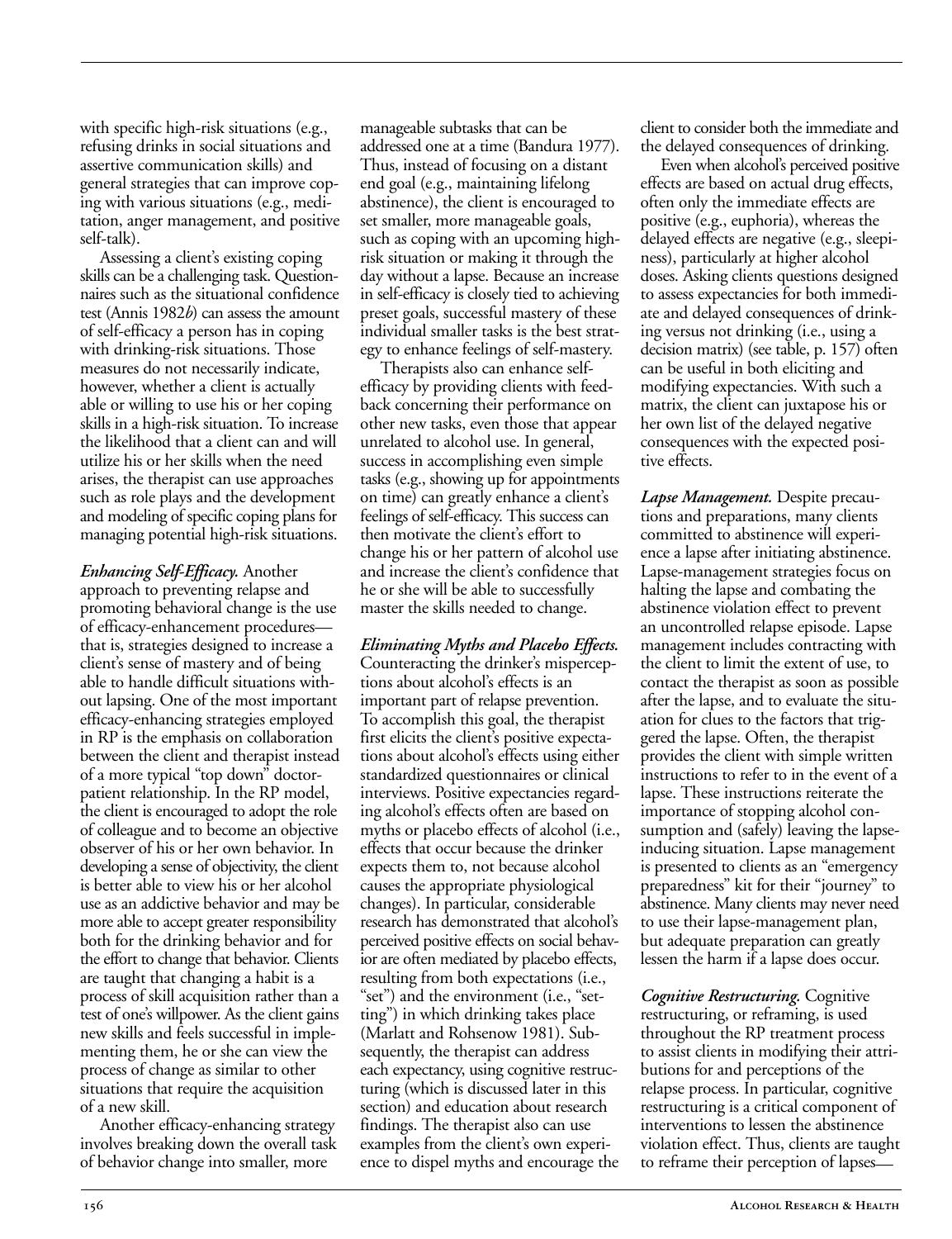to view them not as failures or indicators of a lack of willpower but as mistakes or errors in learning that signal the need for increased planning to cope more effectively in similar situations in the future. This perspective considers lapses key learning opportunities resulting from an interaction between coping and situational determinants, both of which can be modified in the future. This reframing of lapse episodes can help decrease the clients' tendency to view lapses as the result of a personal failing or moral weakness and remove the selffulfilling prophecy that a lapse will inevitably lead to relapse.

#### *Global Lifestyle Self-Control Strategies*

Although specific intervention strategies can address the immediate determinants of relapse, it is also important to modify individual lifestyle factors and covert antecedents that can increase exposure or reduce resistance to highrisk situations. Global self-control

strategies are designed to modify the client's lifestyle to increase balance as well as to identify and cope with covert antecedents of relapse (i.e., early warning signals, cognitive distortions, and relapse set-ups).

# *Balanced Lifestyle and Positive*

*Addiction.* Assessing lifestyle factors associated with increased stress and decreased lifestyle balance is an important first step in teaching global self-management strategies. This assessment can be accomplished through approaches in which clients self-monitor their daily activities, identifying each activity as a "want," "should," or combination of both. Clients also can complete standardized assessment measures, such as the Daily Hassles and Uplifts Scale (Delongis et al. 1982), to evaluate the degree to which they perceive their life stressors to be balanced by pleasurable life events.

Many clients report that activities they once found pleasurable (e.g., hobbies and social interactions with family and friends) have gradually been replaced by drinking as a source of entertainment and gratification. Therefore, one global self-management strategy involves encouraging clients to pursue again those previously satisfying, nondrinking recreational activities. In addition, specific cognitive-behavioral skills training approaches, such as relaxation training, stress-management, and time management, can be used to help clients achieve greater lifestyle balance.

Helping the client to develop "positive addictions" (Glaser 1976)—that is, activities (e.g., meditation, exercise, or yoga) that have long-term positive effects on mood, health, and coping is another way to enhance lifestyle balance. Self-efficacy often increases as a result of developing positive addictions, largely caused by the experience of successfully acquiring new skills by performing the activity.

#### *Stimulus-Control Techniques.*

Although achieving a more balanced lifestyle may reduce the risk of cravings

An Example of a Decision Matrix for Alcohol Abstinence or Alcohol Use\*

|                              | <b>Immediate Consequences</b>                                                                                                                                |                                                                                                                                                                                 | <b>Delayed Consequences</b>                                                                                                                                                 |                                                                                                                                                                                         |
|------------------------------|--------------------------------------------------------------------------------------------------------------------------------------------------------------|---------------------------------------------------------------------------------------------------------------------------------------------------------------------------------|-----------------------------------------------------------------------------------------------------------------------------------------------------------------------------|-----------------------------------------------------------------------------------------------------------------------------------------------------------------------------------------|
|                              | <b>Positive</b>                                                                                                                                              | <b>Negative</b>                                                                                                                                                                 | <b>Positive</b>                                                                                                                                                             | <b>Negative</b>                                                                                                                                                                         |
| Remain<br><b>Abstinent</b>   | Improved self-<br>efficacy and<br>self-esteem,<br>family approval,<br>better health,<br>more energy,<br>save money<br>and time, greater<br>success at work   | Frustration and<br>anxiety, denied<br>pleasures of<br>drinking, unable<br>to go to bars,<br>anger at not<br>being able to<br>do what one<br>wants without<br>"paying the price" | Greater control<br>over one's life.<br>better health<br>and longevity,<br>learn about one's<br>self and others<br>without being<br>intoxicated, more<br>respect from others | Not able to<br>enjoy drinking<br>while watching<br>sports, bored<br>and depressed,<br>not able to remain<br>friends with heavy-<br>drinking buddies                                     |
| Resume<br><b>Alcohol Use</b> | Automatic pleasure,<br>reduced stress<br>and anxiety, not<br>feel pain, not worry<br>about one's problems,<br>able to enjoy sports<br>and drink with buddies | Feel weak from<br>drinking, risk of<br>accidents and<br>embarrassment.<br>anger of wife<br>and family, arrive<br>late to or miss<br>work, hangovers,<br>waste money             | Maintain friendships<br>with drinking<br>buddies, able<br>to drink while<br>watching sports,<br>not have to<br>cope with wife<br>and family by<br>staying out drinking      | Possible loss of<br>family and job,<br>deterioration of<br>health and early<br>death, loss of<br>nondrinking or<br>light-drinking<br>friends, ridicule<br>by others, low<br>self-esteem |

\*In such a matrix, the client lists both the positive and negative immediate and delayed consequences of remaining abstinent versus resuming drinking. This list can facilitate the client's decisionmaking process regarding his or her future alcohol consumption.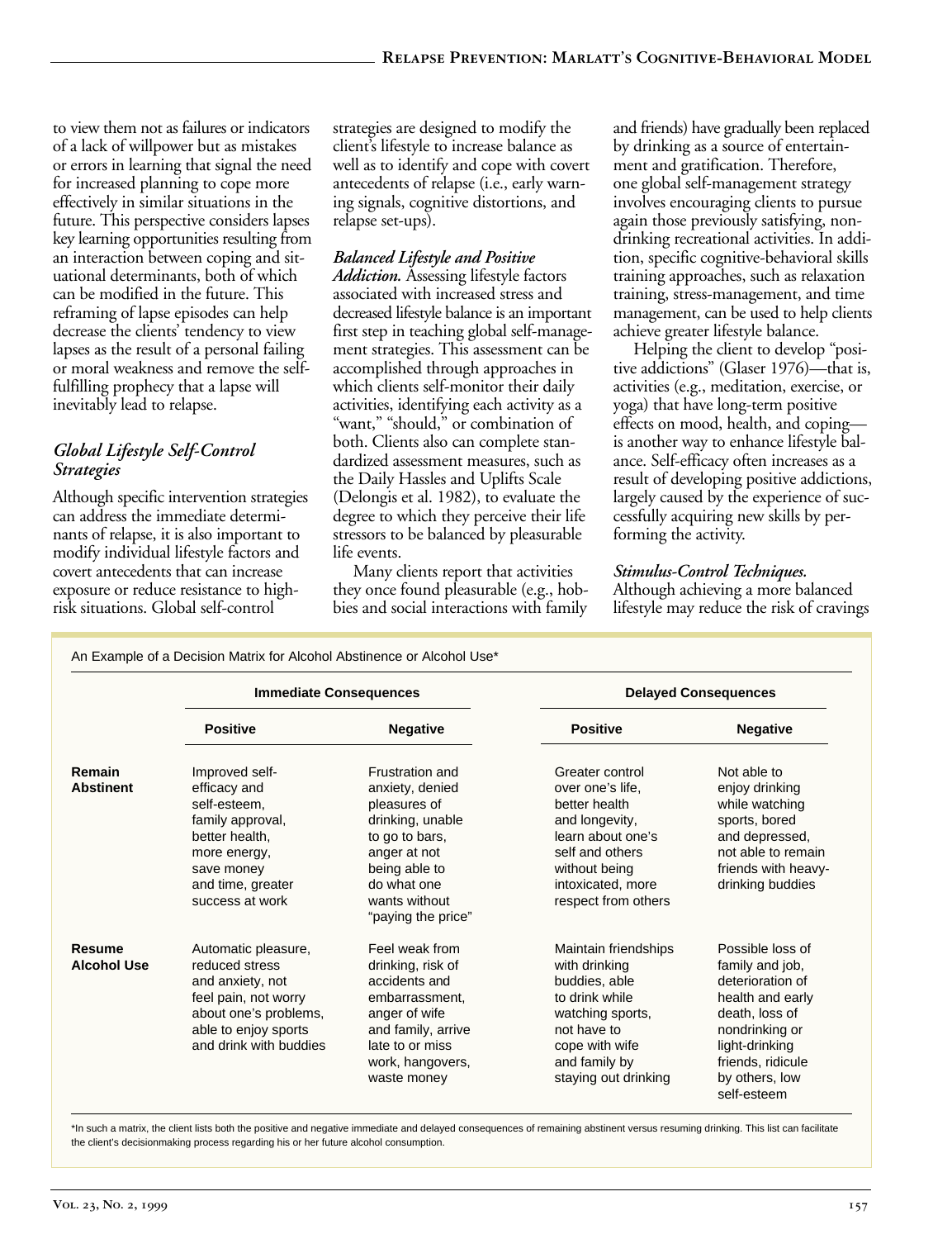and urges to use alcohol, urges and cravings might still result from exposure to conditioned stimuli previously associated with drinking. Stimuluscontrol techniques are relatively simple but effective strategies that can be used to decrease urges and cravings in response to such stimuli, particularly during the early abstinence period. Simply stated, these techniques encourage the client to remove all items directly associated with alcohol use from his or her home, office, and car. This includes eliminating, at least temporarily, all alcohol supplies, including those typically kept for "guests," as well as packing away wine or shot glasses, corkscrews, and similar items. Clients who used to hide or stash alcoholic beverages should make a concerted effort to remember and remove alcohol from all possible hiding places, because these hidden or forgotten bottles can serve as a powerful temptation when found "accidentally" after a period of sobriety.

Other, more subtle items that may serve as conditioned cues for drinking may include the favorite living room easy chair or the music the client typically listened to while unwinding in the evening with several of his or her favorite drinks. In these cases, a temporary change in seating or listening habits may be helpful while the client develops alternative coping strategies. Similarly, certain social events or other high-risk situations may have become associated with excessive drinking to such an extent that they may induce classically conditioned urges or cravings, particularly in the early stages of abstinence. Accordingly, approaches that provide the client with a range of avoidance strategies for turning down invitations, leaving risky situations, or otherwise avoiding problematic places or events also can serve as stimuluscontrol measures that may help prevent a lapse.

*Urge-Management Techniques.* Even with effective stimulus-control procedures in place and an improved lifestyle balance, most clients cannot completely avoid experiencing cravings or urges to drink. Therefore, an important aspect of the RP model is to teach clients to

anticipate and accept these reactions as a "normal" conditioned response to an external stimulus. According to this approach, the client should not identify with the urge or view it as an indication of his or her "desire" to drink. Instead, the client is taught to label the urge as an emotional or physiological response to an external stimulus in his or her environment that was previously associated with heavy drinking, similar to Pavlov's dog, which continued to salivate at the sound of a bell that had previously signaled food.

In one clinical intervention based on this approach, the client is taught to visualize the urge or craving as a wave, watching it rise and fall as an observer and not to be "wiped out" by it. This imagery technique is known as "urge surfing" and refers to conceptualizing the urge or craving as a wave that crests and then washes onto a beach. In so doing, the client learns that rather than building interminably until they become overwhelming, urges and cravings peak and subside rather quickly if they are not acted on. The client is taught not to struggle against the wave or give in to it, thereby being "swept away" or "drowned" by the sensation, but to imagine "riding the wave" on a surf board. Like the conceptualization of urges and cravings as the result of an external stimulus, this imagery fosters detachment from the urges and cravings and reinforces the temporary and external nature of these phenomena.

*Relapse Road Maps.* Finally, therapists can assist clients with developing relapse road maps—that is, cognitivebehavioral analyses of high-risk situations that emphasize the different choices available to clients for avoiding or coping with these situations as well as their consequences. Such a "mapping out" of the likely outcomes associated with different choices along the way can be helpful in identifying AIDs. For example, if arguments with a former spouse are a high-risk situation, the therapist can help the client map out several possible scenarios for interacting with the ex-spouse, including the likelihood of precipitating an argument in each scenario. The therapist can then

help identify coping responses that can be used to avoid a lapse at each point in the interaction.

#### **Theoretical and Practical SUPPORT FOR THE RP MODEL**

Several studies over the past two decades have evaluated the reliability and predictive validity<sup>2</sup> of the RP model as well as the efficacy of treatment techniques based on this model. One recent large-scale research effort assessing the RP model was the Relapse Replication and Extension Project (RREP), which was funded by the National Institute on Alcohol Abuse and Alcoholism (Lowman et al. 1996). This collaborative research project evaluated the reliability of raters' categorizations of high-risk situations using Marlatt's taxonomy and assessed whether a prior situation could predict future lapse episodes.

As described earlier in this article, the original relapse taxonomy sought to categorize the environmental or emotional stimuli associated with an initial return to drinking in order to enhance the long-term effectiveness of aversion therapy. The resulting taxonomy contained three levels of categorization of high-risk situations with increasing specificity to help clinicians obtain detailed information about the causes underlying each relapse episode. In the RREP study, researchers from three study sites were trained in coding relapse episodes. The researchers then coded key, or baseline, relapse episodes<sup>3</sup> described by study participants entering treatment at the study sites. The study addressed three major issues, as follows:

• It determined the inter-rater reliability of the relapse episode coding—

2 The term "reliability" refers to the ability of a test or method to provide stable results (e.g., when different patients are compared or different investigators rate the same patient). The term "predictive validity" refers to the ability of a test or method to predict a certain outcome (e.g., relapse risk) accurately.

<sup>3</sup> The key relapse episode was defined as the most recent use of alcohol following at least 4 days of abstinence (Longabaugh et al. 1996).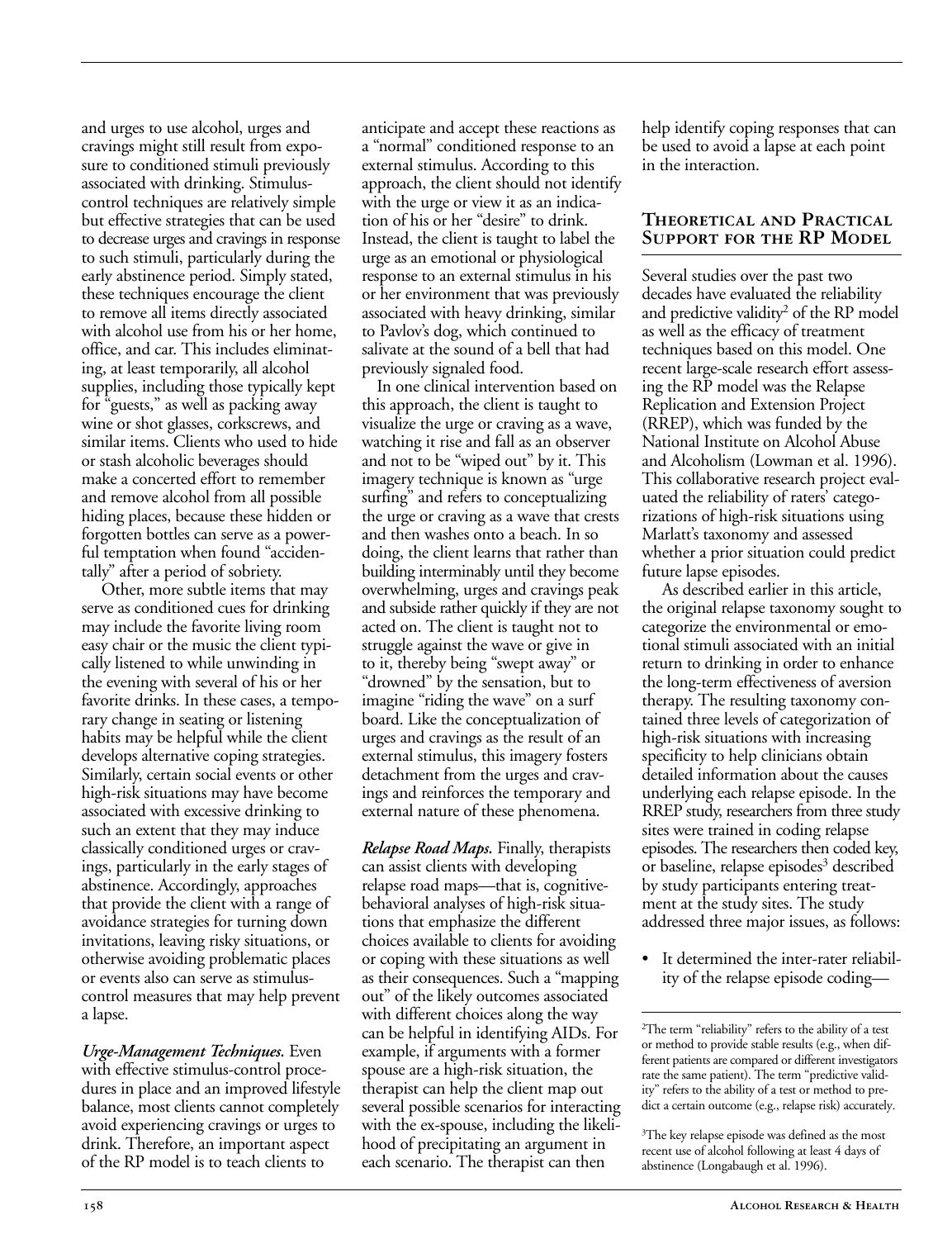that is, whether different researchers coded a given relapse episode in an identical or similar manner.

- It evaluated whether the key relapse episodes predicted the types of relapse episodes that study participants reported after undergoing treatment (Maisto et al. 1996; Stout et al. 1996).
- It extended research on the RP model beyond the taxonomy by evaluating alternative methods for assessing high-risk situations as well as evaluating the relative contribution of negative affect, abstinence violation effect, coping, and expectancies on the likelihood of relapse.

The results reported in the RREP study indicate that the original relapse taxonomy of the RP model has only moderate inter-rater reliability at the highest level of specificity, although reliability of the more general categories (e.g., negative affect and social pressure) was better. The model's predictive validity also was modest; however, the definition of the key relapse episodes utilized in these studies failed to clarify whether these were voluntary change episodes or simply a return to drinking following a short period of abstinence that did not represent a serious attempt to quit drinking. Therefore, the RREP studies do not represent a good test of the predictive validity of the taxonomy.

Nevertheless, the study provides relatively good support for other aspects of the RP model. For example, Miller and colleagues (1996) found that although mere exposure to specific high-risk situations did not predict relapse, the manner in which people coped with those situations strongly predicted subsequent relapse or continued abstinence. Furthermore, in that study the majority of relapse episodes after treatment occurred during situations involving negative emotional states, a finding that has been replicated in other studies (Cooney et al. 1997; McKay 1999; Shiffman 1992). Finally, the results of Miller and colleagues (1996) support the role of the abstinence violation effect in predicting which participants would experience a full-blown relapse following an initial lapse. Specifically, those participants who had a greater belief in the disease model of alcoholism and a higher commitment to absolute abstinence (who were most likely to experience feelings of guilt over their lapse) were most likely to experience relapse in that study. In a recent review of the literature on relapse precipitants, Dimeff and Marlatt (1998) also concluded that considerable support exists for the notion that an abstinence violation effect can precipitate a relapse.

Several recent review articles and meta-analyses have examined the effectiveness of treatments based on the RP model in preventing relapse (Dimeff and Marlatt 1998; Rawson et al. 1993; Carroll 1996; Irvin et al. 1999). The RP-based treatments included in those analyses were delivered both as standalone treatments for initiating abstinence and as adjuncts to other treatment programs. Although the reviews differ in their methodology and in their criteria for including or excluding certain treatments, the conclusions regarding overall effectiveness of the RP approach are similar. The findings can be summarized as follows:

- The studies conducted to date tend to support the effectiveness of cognitive-behavioral RP-based approaches in reducing the frequency of relapse episodes as well as the intensity of lapse and/or relapse episodes among people who resumed alcohol use after treatment (Irvin et al. 1999). The effectiveness of RP was particularly great in studies that compared relapse rates in patients before and after treatment or that compared patients receiving RP-based treatment with controls receiving no treatment.
- Despite its benefits, RP-based treatment is not associated with higher abstinence rates compared with other valid treatment approaches (Carroll 1996; Irvin et al. 1999). RP-based treatment is, however, often associated with lower drinking rates and fewer drinking problems among patients who have experienced a relapse (e.g., Chaney et al. 1978).
- RP is associated with "delayed emergence effects"—that is, significant effects favoring RP as compared with other treatment approaches are often found only at later followup points (i.e., 1 year or more after treatment) (Carroll 1996). This delayed effectiveness may result from the fact that it takes time to learn new skills and that consequently RP effects become more obvious as patients acquire additional practice.
- Although RP has been applied with some success to various addictive behaviors, the effects of RP-based approaches are greatest in the treatment of alcoholism or multiple drug use (Irvin et al. 1999).
- Combining RP with medications (e.g., disulfiram or naltrexone) to treat alcoholism leads to improved outcomes as compared with either RP or medication alone (Irvin et al. 1999).

#### **Summary**

The RP model of relapse is centered around a detailed taxonomy of emotions, events, and situations that can precipitate both lapses and relapses to drinking. This taxonomy includes both immediate relapse determinants and covert antecedents, which indirectly increase a person's vulnerability to relapse. Based on the classification of relapse determinants and high-risk situations proposed in the RP model, numerous treatment components have been developed that are aimed at helping the recovering alcoholic cope with high-risk situations. The results of recent research, particularly the RREP study, likely will lead to modifications of the original RP model, particularly with regard to the assessment of high-risk situations as well as the conceptualization of covert and immediate antecedents of relapse. Overall, however, research findings support both the overall model of the relapse process and the effectiveness of treatment strategies based on the model. ■